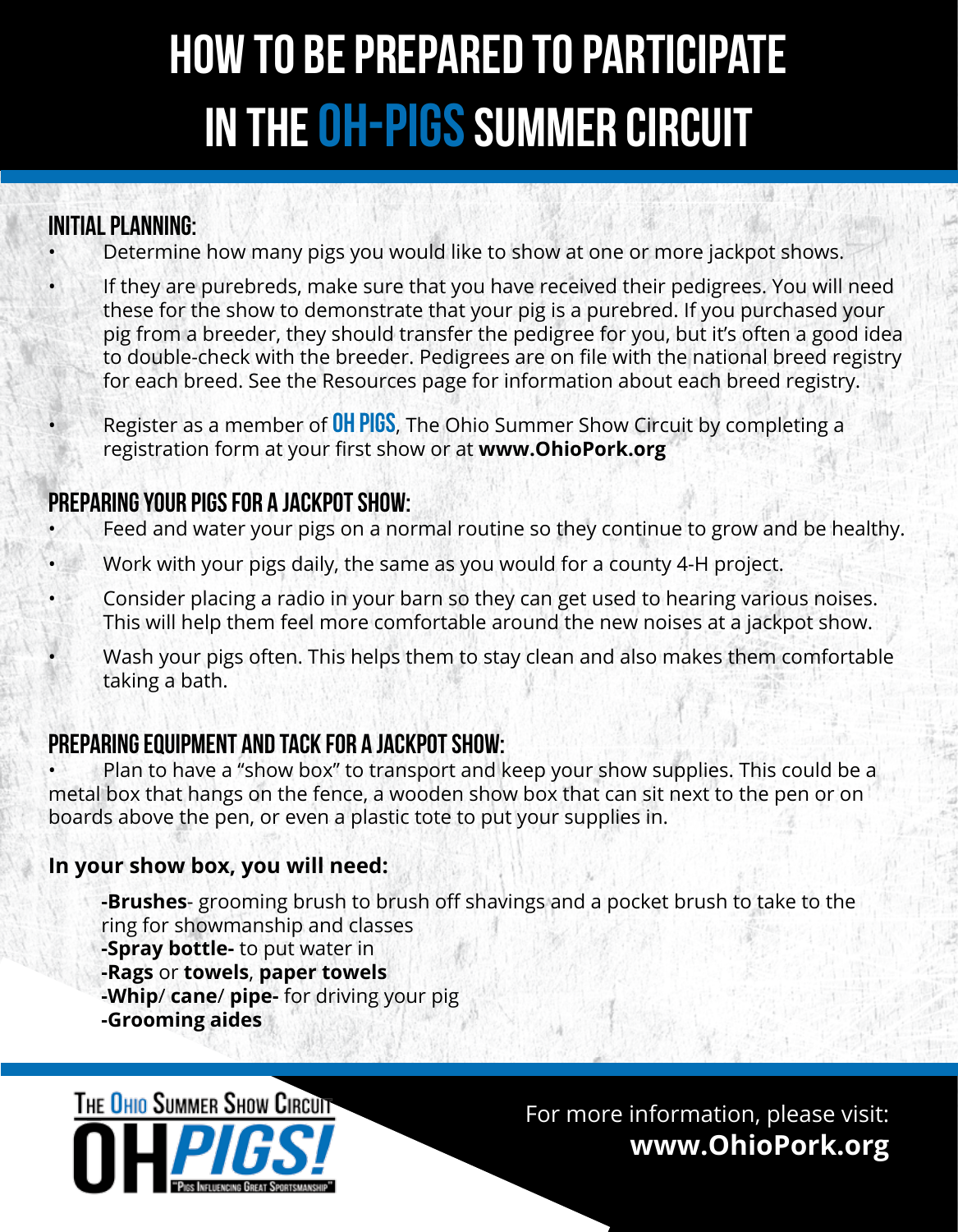#### **For the wash stall you will need:**

- **-Bucket** to carry your supplies in
- **-Scrub brush**
- **-Small garden hose** some locations will not have hoses in the wash stall **-Soap**

**•Feeders** or **pans** (whatever you use to feed and water your pigs)

**•Buckets** to carry water

**•Feed** 

**•Shavings**- usually one bag per each pen you use at the show

**•Divider for the pen**- at some locations, you may need to keep two of your pigs in a pen, and may wish to put a divider between them within the one pen

**•Four 2x4's-** about 8 feet in length, to sit show box and feed above the pens for storage

**•Bailing wire** or **large plastic zip ties**- to fasten things

**•Fan and extension cords**- some days the heat is very hard on your pigs so you may want to invest in small fans that attach to the pens to keep them cool

•Make sure to look your best to accompany your pig in the showring. Wear jeans, sturdy shoes, and a shirt that look sharp and professional.

#### Show day – What you should expect:

•Plan to arrive early to the show so you can get pens and unload your pigs without having to feel rushed. It is always easier on the pigs to travel when the weather is cooler.

•Once you have unloaded pigs and your equipment, water and feed your pigs that they can get something in their bellies and possibly lay down to rest.

•Check in at the check-in area for the show. This when you will pay your entry fees and, if you are showing a purebred, provide your pedigree.

THE OHIO SUMMER SHOW CIRCUIT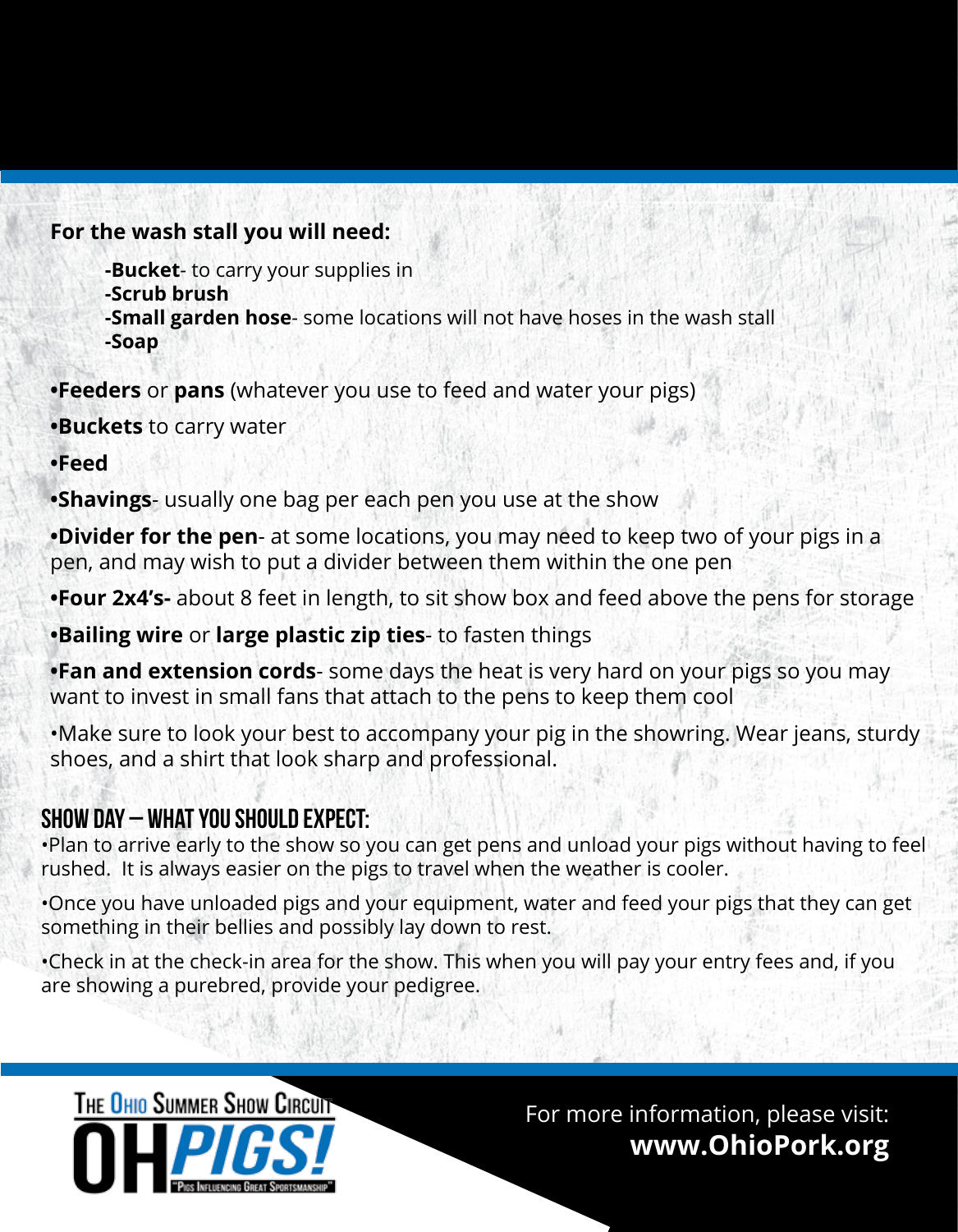•Sign up for showmanship. Age is determined by how old you were on January 1, 2015.

•Introduce yourself to the people that are around your pens. Jackpot shows are a great opportunity to meet new people and learn. If you have questions, ask fellow exhibitors or the show managers.

•Wait for the show order to be posted and write down the class or classes you will be in so you know when you will be showing.

•Wash your pigs so that they are fresh and look well groomed and clean when you go into the showring for showmanship or classes.

•Begin to get your pig ready by brushing shavings off of them and spraying them with a grooming spray or water.

•Always make sure your pig has had a drink of water before leaving your pen to go to the showring.

•Make sure you have your pocket brush and driving utensil, along with any cards that the show has asked you to have to bring with you to the showring.

•Remain calm when taking your pig to the showring. Always make sure you have someone helping you get to the showring.

•Place yourself in a holding pen with your pig. Make sure that you give one final brush and spray water on your pig before entering the showring. Then, focus your attention on showing your pig to the judge. As a new exhibitor, you may want to check before your class that you know which adult is the judge.

•Go into the showring and have fun showing your pig. Do your best and smile.

•After you have come out of your class, you may want to quickly wash your pig again so he / she is cooled off when they go back to the pen.

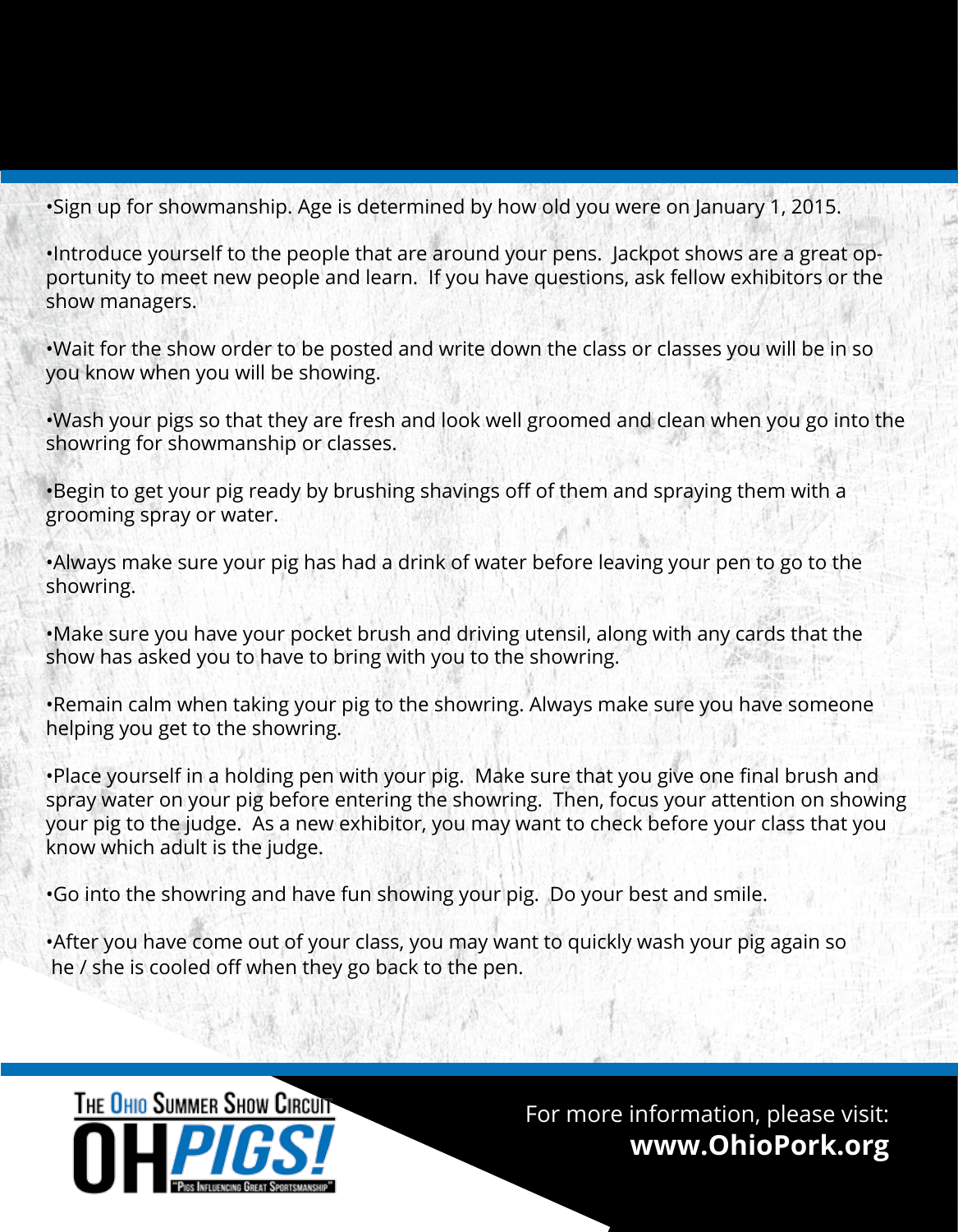## resources

### breed associations

#### **Berkshire**

American Berkshire Association 2637 Yeager Road West Lafayette, IN 47906 Office: 765.497.3618 Fax: 765-497-2959 berkshire@nationalswine.com

#### **Chester White**

Certified Pedigreed Swine Box 9758 Peoria, IL 61612 Office: 309.691.0151 Fax: 309.691.0168 cpspeoria@mindspring.com

#### **Duroc**

National Swine Registry 2639 Yeager Road West Lafayette, IN 47906 Office: 765.463.3594 Fax: 765.497.2959 nsr@nationalswine.com

#### **Hereford**

National Hereford Hog Association 826 140th Street Aledo, IL 61231 Office: 309.299.5122 nhha.secretary@gmail.com

#### **Landrace**

National Swine Registry 2639 Yeager Road West Lafayette, IN 47906 Office: 765.463.3594 Fax: 765.497.2959 nsr@nationalswine.com

#### **Poland China**

Certified Pedigreed Swine Box 9758 Peoria, IL 61612 Office: 309.691.0151 Fax: 309.691.0168 cpspeoria@mindspring.com